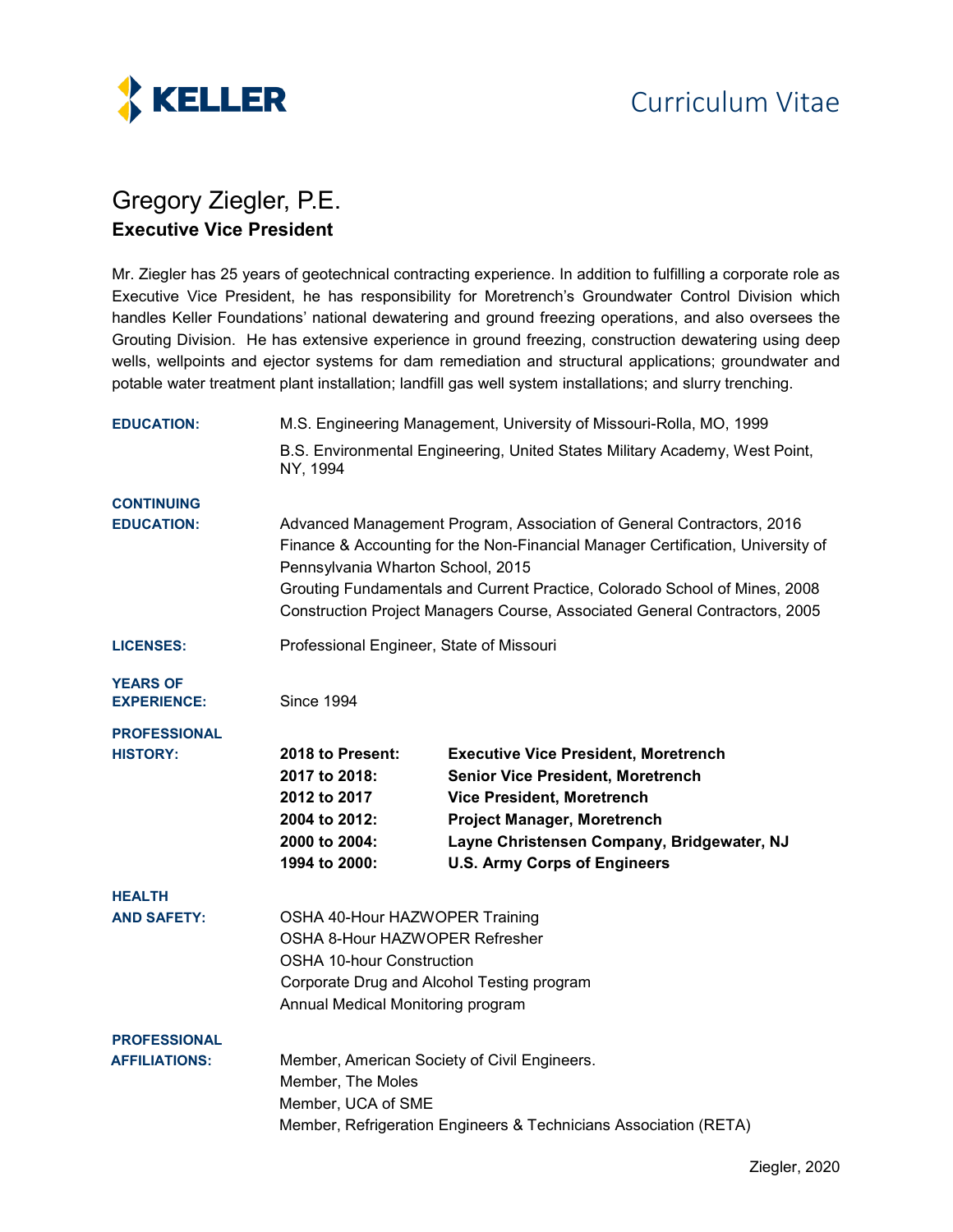

## **SELECTED PROJECT EXPERIENCE:**

## **GROUND FREEZING**

**Boeing Future 4-86 Dinol Booth, Renton WA:** Project Executive for installation and operation of a ground freezing system for ground water cut-off and support of excavation for a future ventilation air plenum of a paint booth.

**Seattle Sound Transit Northgate Link Extension, Contract N125, Seattle, WA:** Project Executive for installation and operation of six ground freezing systems to support cross passage installation between two light rail tunnels. The system at each cross passage included over 1000 feet of horizontal drilling, a freeze plant in each tunnel, pumps and piping for chilled brine distribution, and a data acquisition system to ensure satisfactory system performance.

**Shaft DST-1, Dugway Storage Tunnel, Cleveland, OH:** Project Executive for ground freezing to provide groundwater control and excavation support to allow completion of a 48-foot diameter water tunnel access shaft. During excavation of the shaft, repeated soil and groundwater ingress under the liner plate excavation support had occurred that other remediation methods attempted over time had failed to rectify. The scope of the ground freezing contract included design and furnishing of the 63-pipe freeze system; provision of field engineering and on-site supervision during freeze pipe installation; and monitoring of ground freezing operations through excavation.

**First Street Tunnel, Washington, D.C.:** Project Executive for installation of three frozen shafts, three frozen tunnel connections, and one frozen SOE for the First Street Tunnel, which will serve as a CSO for District of Columbia Water. The project involved drilling of over 300 freeze pipes and installation of two 12 inch Supply/Return headers and three freeze plants. The overall scope of Moretrench's work also included installation of a dewatering well system for the client's main TBM launch shaft; installation of a well and battered wellpoint system to dewater a deep open cut excavation from the main shaft to existing infrastructure on First Street; and several weeks of polyurethane grouting, requested by the JV team, in different areas of the cast-in-place adit tunnel linings.

**Access Shaft #3, Buenos Aires, Argentina:** Project Manager for ground freezing to provide groundwater control and excavation support to allow completion of a 35.4-foot diameter water tunnel access shaft. During excavation of the shaft repeated soil and groundwater ingress between the slurry panel excavation support had occurred that other remediation methods attempted over time had failed to rectify. The scope of the ground freezing contract included design and furnishing of the freeze system; provision of field engineering and on-site supervision during freeze pipe installation by the owner's drilling subcontractor; and monitoring of ground freezing operations through final concrete liner installation. The project was successfully completed without further issues.

**South West Pipeline Project, Beulah, North Dakota:** Project Executive for ground freezing to allow construction of a concrete segmented liner shaft, 26.5 feet in excavated diameter and 160 feet deep, for water intake from a large reservoir. This project required a frozen bottom plug to provide water cut off. Concrete liner segments were installed top down.